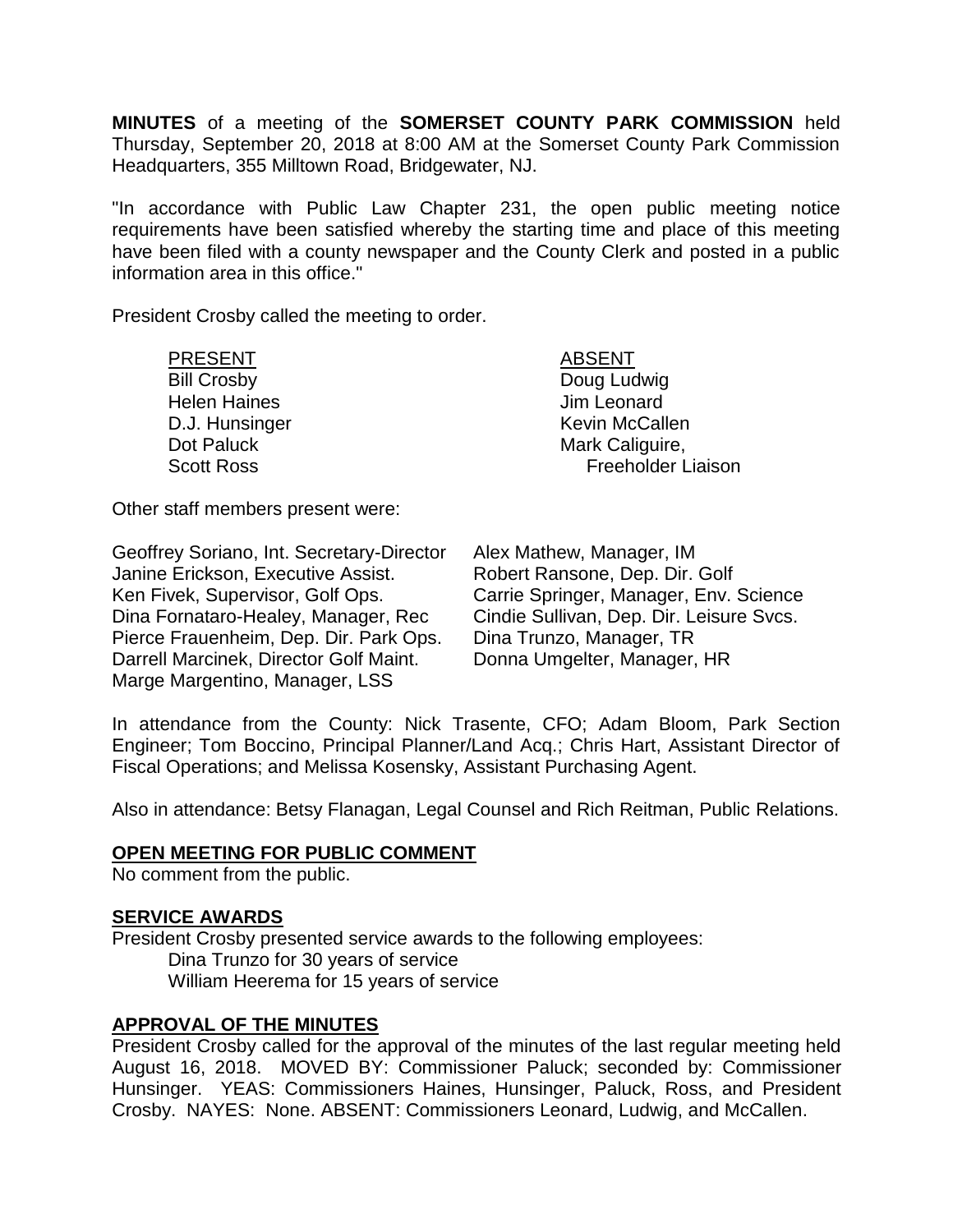# **APPROVAL OF BILLS FOR PAYMENT**

The following resolutions were MOVED BY: Commissioner Hunsinger; seconded by: Commissioner Haines. YEAS: Commissioners Haines, Hunsinger, Paluck, Ross, and President Crosby. NAYES: None. ABSENT: Commissioners Leonard, Ludwig, and McCallen.

## **Resolution R18-208 – Refund of Recreation Fees**

Resolution authorizing the refund of recreation fees for various recreation programs.

# **Resolution R18-209 - Payment of Claims**

Resolution authorizing payment of bills for \$1,269,372.72 comprised of check numbers 13450-13516, 13547-13591, 13612-13676, 13681-13701, 13712-13745, 13746-13788 and cancelled checks 13492, 13686, and 12844.

## **Resolution R18-210 – Payment of Confirming Orders**

Resolution authorizes payment of confirming orders totaling \$155,726.58.

## **Resolution R18-211 – Authorizing Additional Funds for Previously Awarded Contracts (Leisure Services)**

Resolution authorizes additional funding for previously awarded contracts.

## **Resolution R18-212 – Authorizing Additional Funds for Previously Awarded Contracts (Golf)**

Resolution authorizes additional funding for previously awarded contracts.

## **Resolution R18-213 – Authorizing Additional Funds for Previously Awarded Contracts (Park Maintenance)**

Resolution authorizes additional funding for previously awarded contracts.

## **Resolution R18-214 – Cancelling and Amending of Certification of Funds for Previously Awarded Contracts**

Resolution cancels and amends certification of funds for previously awarded contracts.

# **DIRECTOR'S REPORT**

Interim Director Soriano submitted a report for the month of August 2018.

# **COMMISSION CORRESPONDENCE**

- 1. Letter of gratitude from Michael McAneny from NJSGA for Somerset County Park Commission and Neshanic Valley Golf Course for hosting the 64<sup>th</sup> Junior Girls' and 48<sup>th</sup> Boys Championships this past June.
- 2. Letter of appreciation from Freeholder Scaglione to thank Geoff and Park Commission Staff for hard work and dedication to making 2018 4-H Fair a success.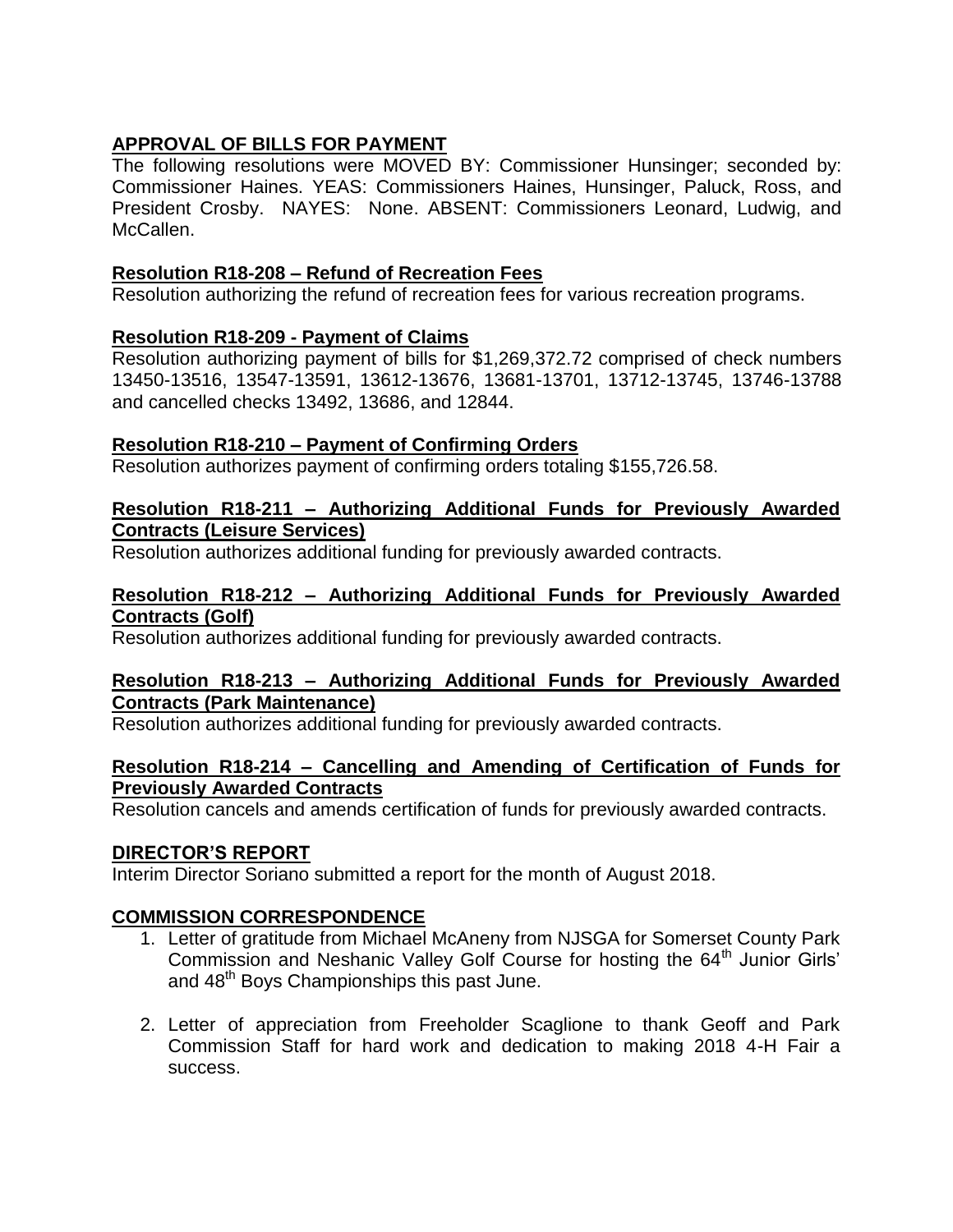## **CONSENT AGENDA**

### **RESOLUTIONS**

The following resolutions were MOVED BY: Commissioner Ross; seconded by Commissioner Hunsinger. YEAS: Commissioners Haines, Hunsinger, Paluck, Ross, and President Crosby. NAYES: None. ABSENT: Commissioners Leonard, Ludwig, and McCallen.

### **Resolution R18-215 - Sale of Surplus**

Resolution authorizes the sale of surplus.

### **Resolution R18-216 – Amending Custodians of Petty Cash Funds**

Resolution removes Jane Bodnar as custodian of EEC petty cash due to retirement and names Carrie Springer as custodian.

### **Resolution R18-217 – Authorizing use of County Contract for Janitorial/Cleaning Services**

Resolution authorizes purchase of services through ACB Services.

## **Resolution R18-218 – Authorizing use of State Contract to Provide Locksmith Services andAssociated Parts**

Resolution authorizes purchase of services from Hogan Security Group.

## **Resolution R18-219 – Awarding Second and Final Year of Two-Year Contract for Septic Pumping, Removal and Disposal Services**

Resolution awards second and final year contract to Kleiza.

### **Resolution R18-220 – Authorizing use of County Contract for the Purchase of Towing Services**

Resolution authorizes purchase of towing services through Basking Ridge Towing, Mike's Towing and Somerset Hills Towing.

### **Resolution R18-221 – Authorizing use of State Contract for Purchase of Computer Equipment and Peripherals**

Resolution authorizes purchases from CDW-G Inc.

### **Resolution R18-222 – Authorizing the QPA to Prepare a Specification to Purchase "Proprietary" Goods and Services for the Upgrade, Maintenance, and Support of GolfNow, LLC**

Resolution authorizes the Purchasing Agent (QPA) to utilize provisions in the Local Public Contracts Law and Rules to prepare a specification to purchase "proprietary" goods or services for the upgrade, maintenance and support of GolfNow, LLC

## **COMMITTEE REPORTS**

## **CFO's Report**

President Crosby submitted a report for the month of August 2018.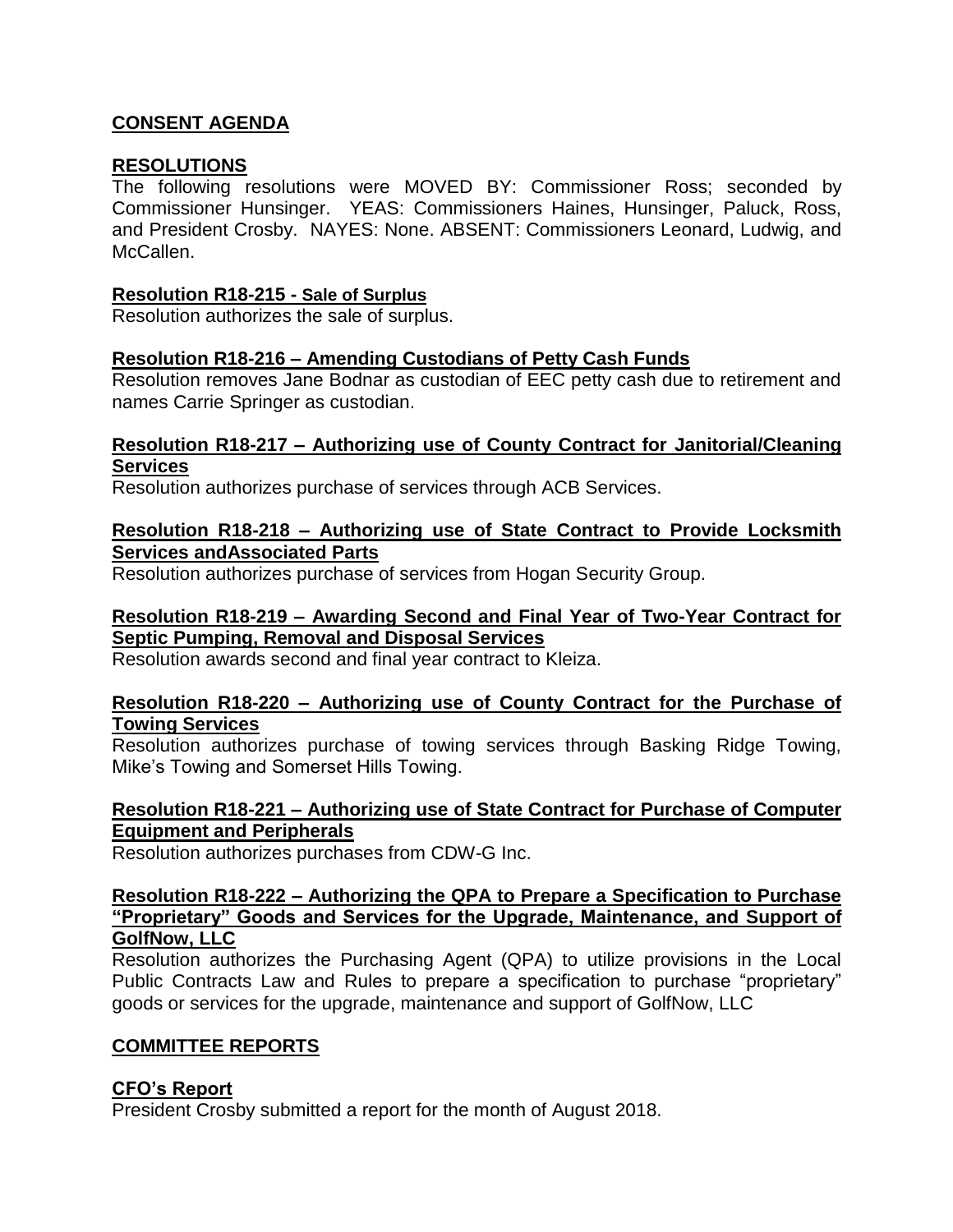Nick Trasente, County CFO, stated that year to date there is a \$213,000 shortfall in anticipated revenue. Nick will be meeting with the Deputy Directors and Geoff Soriano to find opportunities to reduce appropriations to minimize the current revenue shortage. The goal will be to find money that doesn't impact operating budgets. Nick invited the Deputy Directors and Geoff to attend the October 9, 2018 County Division Head Meeting to see how the County budget process works. Nick intends to have SCPC move to the same budget process to be consistent with the County.

## **HUMAN RESOURCES**

Commissioner Leonard, Chair of the Committee, submitted a report for the month of August 2018.

Donna Umgelter, Manager Human Resources, stated that the Annual Safety Fair will be held on October 24, 2018 from 8 a.m. to 11 a.m. Representatives from the Partnership Health Center will be in attendance to offer flu shots and blood pressure and glucose screenings.

President Crosby reminded staff to utilize the Partnership Health Center for their healthcare needs.

### **LEISURE SERVICES**

Commissioner Ludwig, Chair of the Committee, submitted a report for the month of August 2018.

Cindie Sullivan, Deputy Director Leisure Services, stated that the 2017 Annual Report was recently released. This year's report highlights several new facilities, ribbon cutting ceremonies and various improvements. Cindie thanked Tom Boccino, Park Section Principal Planner, Land Acquisition; and Adam Bloom, County Engineer; for their assistance with East County Park design, construction, and improvements. Cindie invited the Commissioners to attend the tentative ribbon cutting ceremony for East County Park on October 11, 2018 at 10 a.m. Invitations will be sent out shortly with the confirmed date.

Dina Trunzo, Manager Therapeutic Recreation, stated that registration for Fall Programs took place last week. Participant enrollment was high with a number of new families joining the programs, as well as participants who have not participated in many years.

Dina Fornataro-Healey, Manager Recreation, stated that she has been working with Carrie Springer, Manager Environmental Science to create wellness programs that utilize the grant received from Whole Foods. These programs will be rolled out in October and will run through January 2019. Additional Wellness Programs will be created to run from February through October 2019.

Marge Margentino, Manager Lord Stirling Stable, stated that Fall Lesson sessions have begun. Construction of the new hay and shavings barn is almost complete. The 4H Trail Ride and Hunter Pace Fundraiser for the 4H and SCPC will take place at LSS on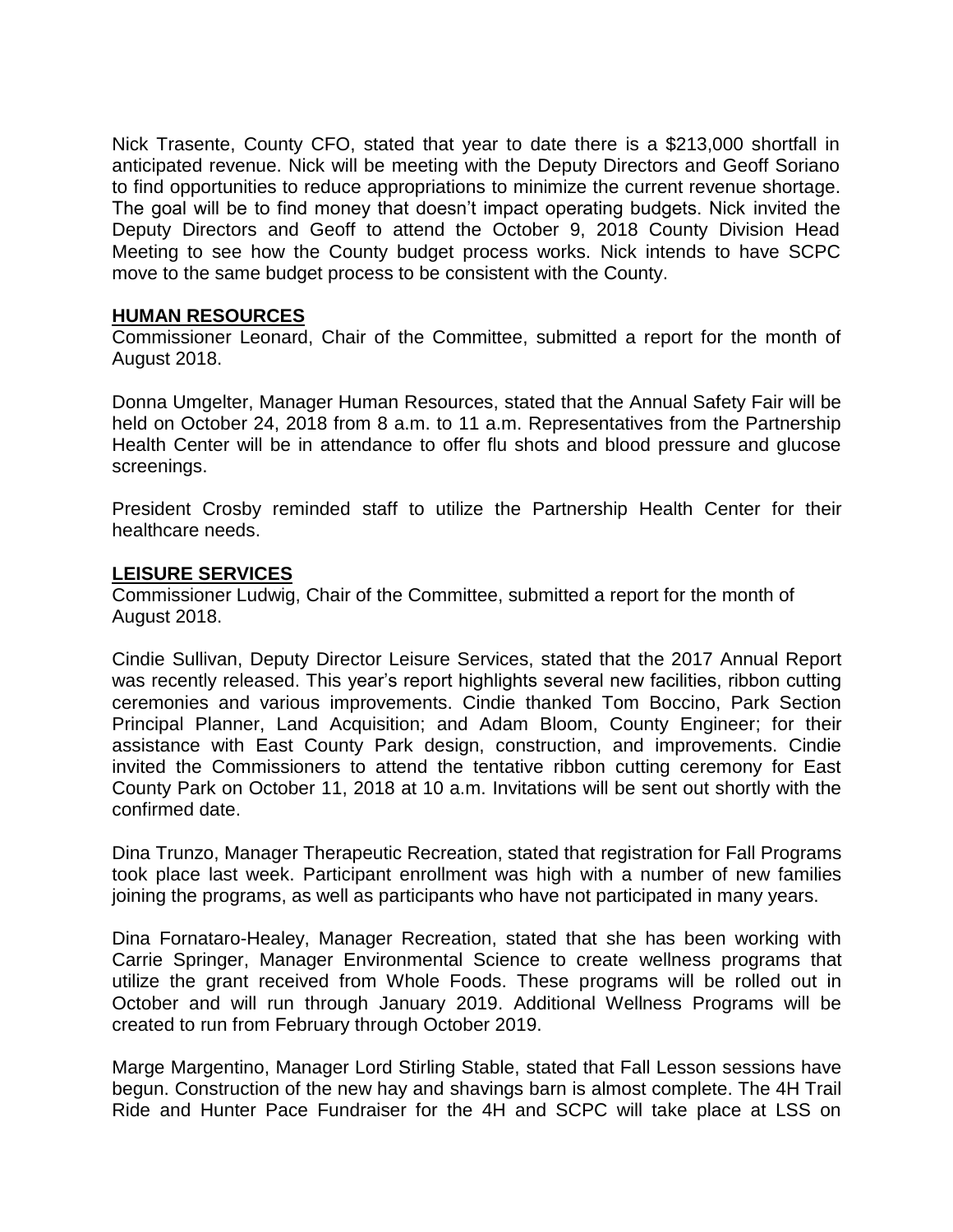October 21, 2018. The 3<sup>rd</sup> Annual Fall Festival will take place at LSS on October 27, 2018. The family-friendly festival will offer themed hayrides, pony rides and other child friendly activities.

Carrie Springer, Manager Environmental Science, is preparing for the upcoming Lord Stirling 1770's Festival that will be held at the EEC on October 7, 2018. The festival celebrates the life of Lord Striling with exhibitors and militias recreating colonial life on the site of Lord Stirling's Manor. Last year more than 1,000 people attended the festival.

The Naturalists will be hosting an event, "By the Light of the Moon," which will take participants on a trail walk at night to explore the Great Swamp.

There were twelve participants in last week's birding trip to Cape May. The remnants of the hurricane off the coast provided the participants a unique opportunity to see different bird species that were redirected to the area by the hurricane.

## **GOLF MANAGEMENT**

Commissioner Paluck, Chair of the Committee, submitted a report for the month of August 2018.

Bob Ransone, Deputy Director Golf Management, stated that Darrell Marcinek and the Golf Maintenance staff have been doing a great job keeping the golf courses open in light of all the wet weather. Bob stated that many local golf courses have been closed to protect their courses from further damage. Bob stated that bad weather impacted 40% of all weekends from May through August. In contrast, there were 2,000 rounds of golf played over this past weekend due to the good weather. The focus going forward will be to maximize revenue opportunities for the remainder of the year.

Commissioner Paluck concurred with Bob's praise of the golf maintenance staff stating that Warrenbrook Golf Course looked great for the Women's Course Rating last weekend.

Darrell Marcinek, Director Golf Maintenance, reported that Golf Maintenance staff is over seeding the golf courses in an effort to recover from the damage made by the wet weather before the first frost sets in. They've altered their aeration schedule because of conditions.

## **INFORMATION MANAGEMENT**

Commissioner McCallen, Chair of the Committee, submitted a report for the month of August 2018.

Alex Mathew, Manager Information Management, stated that ITAG will meet today to review feedback on user testing of the Office 365 cloud based system and to review hardware requirements.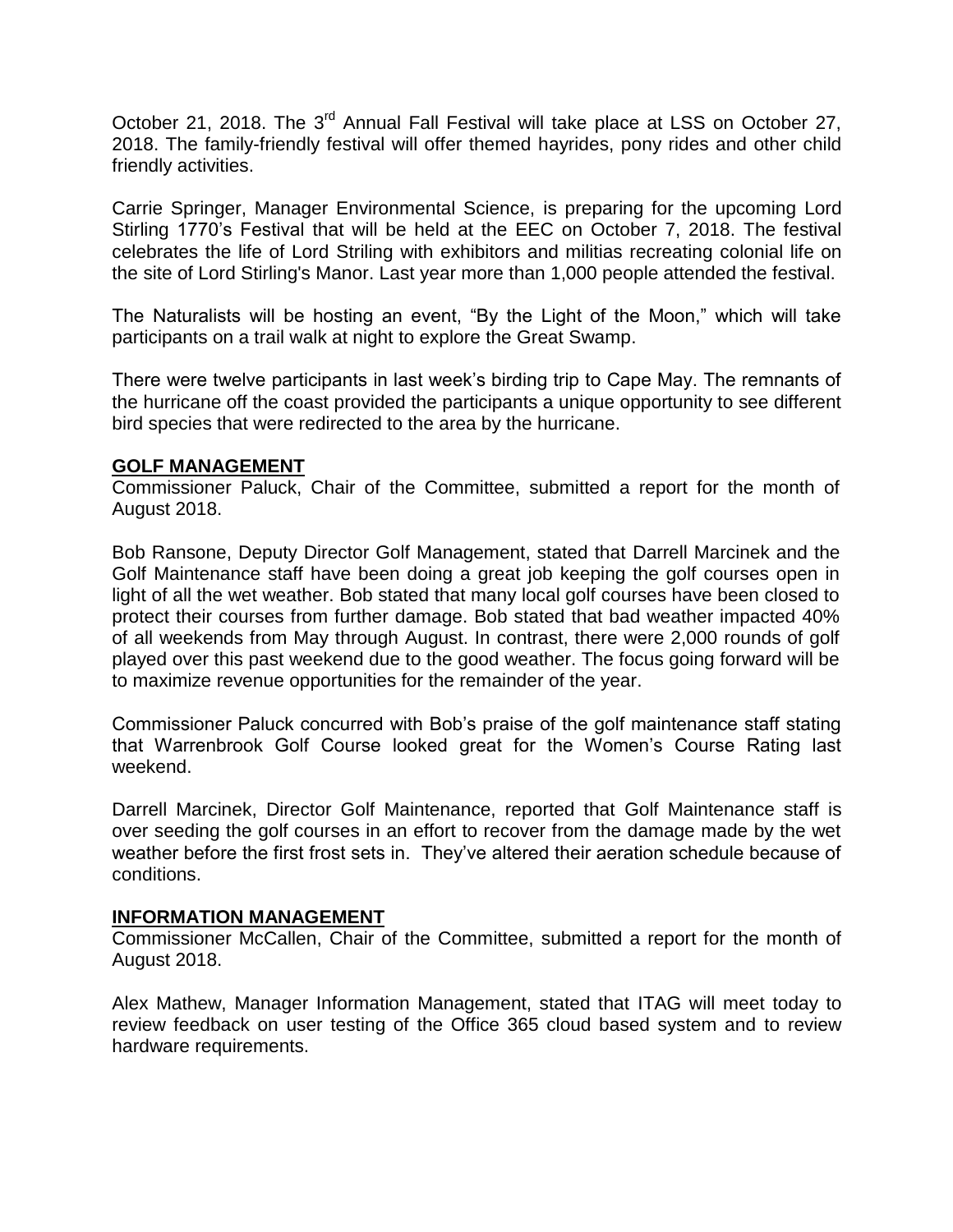## **VISITOR SERVICES**

President Crosby, Chair of the Committee, submitted a report for the month of August 2018.

Cindie Sullivan, Deputy Director Leisure Services, reported that she has been conducting weekly meetings with the Park Ranger staff and commented on their dedication to their job and the work that they do. The Park Rangers recently worked together to revise their Mission Statement. President Crosby inquired on the status of a replacement for the Park Ranger Manager. Cindie stated that interviews have been conducted and a new hire announcement will be made at the next SCPC meeting.

### **PROPERTY MANAGEMENT**

Commissioner Leonard, Chair of the Committee, submitted a report for the month of August 2018.

Pierce Frauenheim, Deputy Director Park Operations, had no further report.

## **PLANNING AND LAND ACQUISITION**

Commissioner Haines, Chair of the Committee, submitted a report for the month of August 2018.

Tom Boccino, Parks Section Principal Planner, Land Acquisition, stated that an update to the Historic Preservation Master Plan and will be forthcoming and another public meeting will be scheduled for the beginning of 2019.

## **CAPITAL FACILIITES – CONSTRUCTION and ENGINEERING**

Commissioner McCallen, Chair of the Committee, submitted a report for the month of August 2018.

Adam Bloom, County Park Engineer, stated that all three East County Park projects have been completed.

## **PARK MAINTENANCE & HORTICULTURE**

Commissioner Hunsinger, Chair of the Committee, submitted a report for the month of August 2018.

Pierce Frauenheim, Deputy Director Park Operations, reported that the Park Operations staff has been working together with County Finance on budget issues. Meetings have been productive. Pierce has been working with Tom Boccino, Park Section Principal Planner, Land Acquisition; and Adam Bloom, County Park Engineer; on a variety of projects and thanked them both for their assistance. These projects included completing the trail system at Duke Island Park with the installation of new black top pavement and the completion of a walkway from Montgomery High School to Skillman Park. Park Operations staff is currently preparing for Franklin Day, which will take place this Saturday at Colonial Park. It is anticipated that more than 10,000 people will attend the event. Pierce thanked Cindie Sullivan, the Park Rangers and Karen Behr for all their assistance with coordinating Franklin Day.